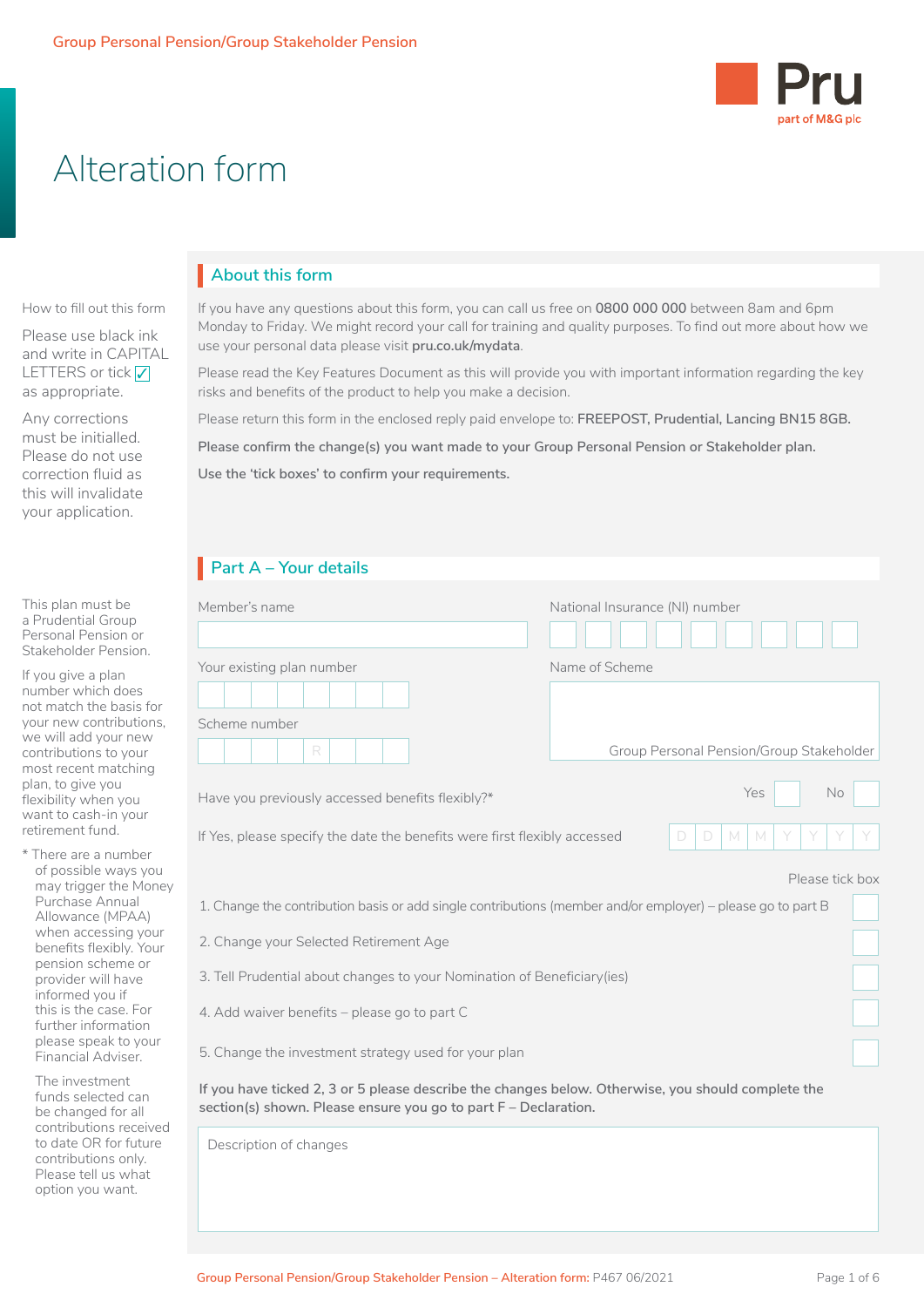|                                                                                                                                                                                            | <b>Part B - Additional contributions</b>                                                                                                                                                                                                                        |  |  |  |  |  |
|--------------------------------------------------------------------------------------------------------------------------------------------------------------------------------------------|-----------------------------------------------------------------------------------------------------------------------------------------------------------------------------------------------------------------------------------------------------------------|--|--|--|--|--|
| Your regular                                                                                                                                                                               | 1. Regular contributions                                                                                                                                                                                                                                        |  |  |  |  |  |
| contributions and any<br>employer contributions                                                                                                                                            | Please show the total contribution amounts before any tax relief                                                                                                                                                                                                |  |  |  |  |  |
| must both be a<br>percentage or both be a<br>fixed amount.                                                                                                                                 | Payable by<br>OR<br>You<br>$\pounds$<br>$\%$<br>per month                                                                                                                                                                                                       |  |  |  |  |  |
| You should show the<br>revised total contribution<br>rates agreed with                                                                                                                     | Your employer<br>OR<br>$\pounds$<br>$\%$<br>per month                                                                                                                                                                                                           |  |  |  |  |  |
| your employer.                                                                                                                                                                             | Please go to part (2) below, if contributions are a percentage of earnings. Otherwise go to part (3) then (4).                                                                                                                                                  |  |  |  |  |  |
| Contributions (and any<br>death benefit) related to<br>Scheme Earnings will be<br>calculated in accordance<br>with the definition of<br>Scheme Earnings agreed<br>with your employer/firm. |                                                                                                                                                                                                                                                                 |  |  |  |  |  |
| Please check this with                                                                                                                                                                     | 2. Scheme Earnings (if contributions are a percentage of Scheme Earnings)                                                                                                                                                                                       |  |  |  |  |  |
| your employer/firm.                                                                                                                                                                        | Please show your Scheme Earnings<br>$\pounds$                                                                                                                                                                                                                   |  |  |  |  |  |
|                                                                                                                                                                                            |                                                                                                                                                                                                                                                                 |  |  |  |  |  |
|                                                                                                                                                                                            | 3. Single contributions                                                                                                                                                                                                                                         |  |  |  |  |  |
|                                                                                                                                                                                            | Please show any amounts payable before tax relief                                                                                                                                                                                                               |  |  |  |  |  |
|                                                                                                                                                                                            | Payable by<br>You<br>£                                                                                                                                                                                                                                          |  |  |  |  |  |
|                                                                                                                                                                                            | Your employer<br>£                                                                                                                                                                                                                                              |  |  |  |  |  |
|                                                                                                                                                                                            |                                                                                                                                                                                                                                                                 |  |  |  |  |  |
|                                                                                                                                                                                            |                                                                                                                                                                                                                                                                 |  |  |  |  |  |
|                                                                                                                                                                                            | 4. Start date                                                                                                                                                                                                                                                   |  |  |  |  |  |
|                                                                                                                                                                                            | When do you want to start regular contributions?<br>M<br>$\Box$<br>M<br>D                                                                                                                                                                                       |  |  |  |  |  |
|                                                                                                                                                                                            |                                                                                                                                                                                                                                                                 |  |  |  |  |  |
|                                                                                                                                                                                            |                                                                                                                                                                                                                                                                 |  |  |  |  |  |
| • Waiver benefits are<br>not available for<br>new members of<br>the Prudential (SAL)                                                                                                       | If you want to add Waiver/Comprehensive Waiver Benefit*, or if your existing contributions include Waiver/<br>Comprehensive Waiver Benefit*, please now complete sections C and D. Age limits may apply; we will<br>contact you separately if this affects you. |  |  |  |  |  |
| Personal Pension or<br>Stakeholder Schemes,<br>who joined the<br>scheme on or after<br>17 January 2005.                                                                                    | If you do not want any Waiver Benefit on your additional contributions, please go to part E - Declaration.                                                                                                                                                      |  |  |  |  |  |
| Comprehensive<br>Waiver Benefit is<br>available only for<br>Series A or Premier<br>plans, which started<br>before 6 April 2001.                                                            |                                                                                                                                                                                                                                                                 |  |  |  |  |  |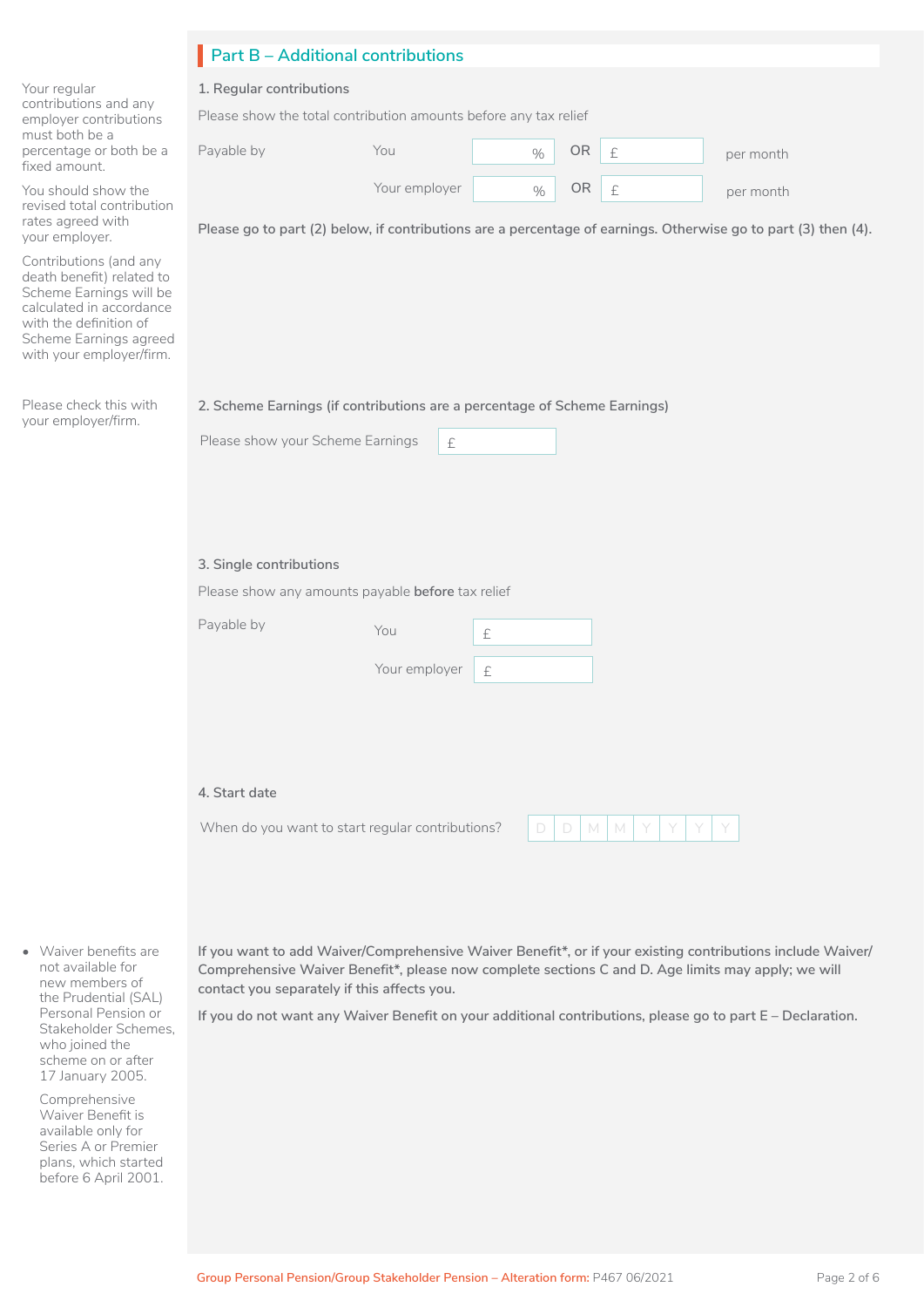If you already had a Prudential (SAL) or Prudential (M&G) personal pension plan before 6 April 2001, any waiver benefit in respect of contributions added to the plan will be met from the total contribution for retirement funding. However, if you started your plan on or after 6 April 2001, any waiver benefit cost does NOT qualify for pensions income tax relief (PIRAS) and is payable in addition to pension plan contributions.

If your employer is using your plan for qualification purposes under the 'Better Workplace Pensions' initiative, there is currently a charge cap equivalent to 0.75% per year on the value of funds under management (excluding transaction costs) for your Scheme Investment Strategy. If you choose waiver benefit your total charges may exceed the charge cap mentioned above.

There must be at least 5 years between acceptance for Waiver Benefit for new regular contributions and the age when you want the benefit cover to stop. This waiver cessation age cannot be changed later.

The deferred period is the period before contributions start to be credited to your plan. The deferred period cannot be changed.

# **Part C - Waiver/Comprehensive Waiver Benefit**

If you joined the Prudential (SAL) or Prudential (M&G) Scheme for the first time on or after 17 January 2005, you cannot apply for Waiver Benefit. If you joined the Prudential (SAL) or Prudential (M&G) personal pension after 5 April 2001, it is not possible to add Waiver Benefit after the plan has started.

Waiver benefit is not available if you are over age 60 (except for earnings-related increases if waiver applied to your plan before age 60).

#### **Additional contributions:**

- If your existing plan is a Premier plan your new contributions will automatically have the same Waiver/ Comprehensive Benefit as your existing plan. You should ignore the rest of this section and go to part D.
- If your existing plan is a pre-Premier plan (i.e. Series A or earlier) you can choose whether you want to have Waiver/Comprehensive Waiver Benefit (see Note 1.) on the additional contribution in this application. Please complete the rest of this section and then go to part D.

### **Adding Waiver Benefit for the first time:**

• Please complete the rest of this section and then go to part D.

|                                                                                                                        | Regular<br>contributions | Single contributions<br>(see Note 2.) |  |  |  |
|------------------------------------------------------------------------------------------------------------------------|--------------------------|---------------------------------------|--|--|--|
| I want to apply for Scheme Waiver Strategy                                                                             |                          |                                       |  |  |  |
| I want to apply for Waiver Benefit                                                                                     |                          |                                       |  |  |  |
| I want to apply for Comprehensive Waiver Benefit*                                                                      |                          |                                       |  |  |  |
| If your Selected Retirement Age is 60 or below, cover for Waiver Benefit will stop on your Selected<br>Retirement Age. |                          |                                       |  |  |  |
| If your Selected Retirement Age is above 60, do you want Waiver Benefit/Comprehensive Waiver Benefit*<br>to stop:      |                          |                                       |  |  |  |

### *Please tick one box*

| at age 60                                       |  | OR at your Selected Retirement Age |  |  |  | If your Selected Retirement Age is over 65, Waiver<br>Benefit will stop at 65 if you tick this box. |
|-------------------------------------------------|--|------------------------------------|--|--|--|-----------------------------------------------------------------------------------------------------|
| How long do you want the deferred period to be? |  |                                    |  |  |  |                                                                                                     |
| 3 months                                        |  | 6 months 12 months                 |  |  |  |                                                                                                     |
| Please now go to part D.                        |  |                                    |  |  |  |                                                                                                     |

#### **Note 1.**

Comprehensive Waiver Benefit is available only for Series A or Premier plans started before 6 April 2001.

#### **Note 2.**

These options are available if your single contributions are part of a series of single contributions to a Prudential personal pension started before 6 April 2001, but not if you are starting a series of single contributions after age 60.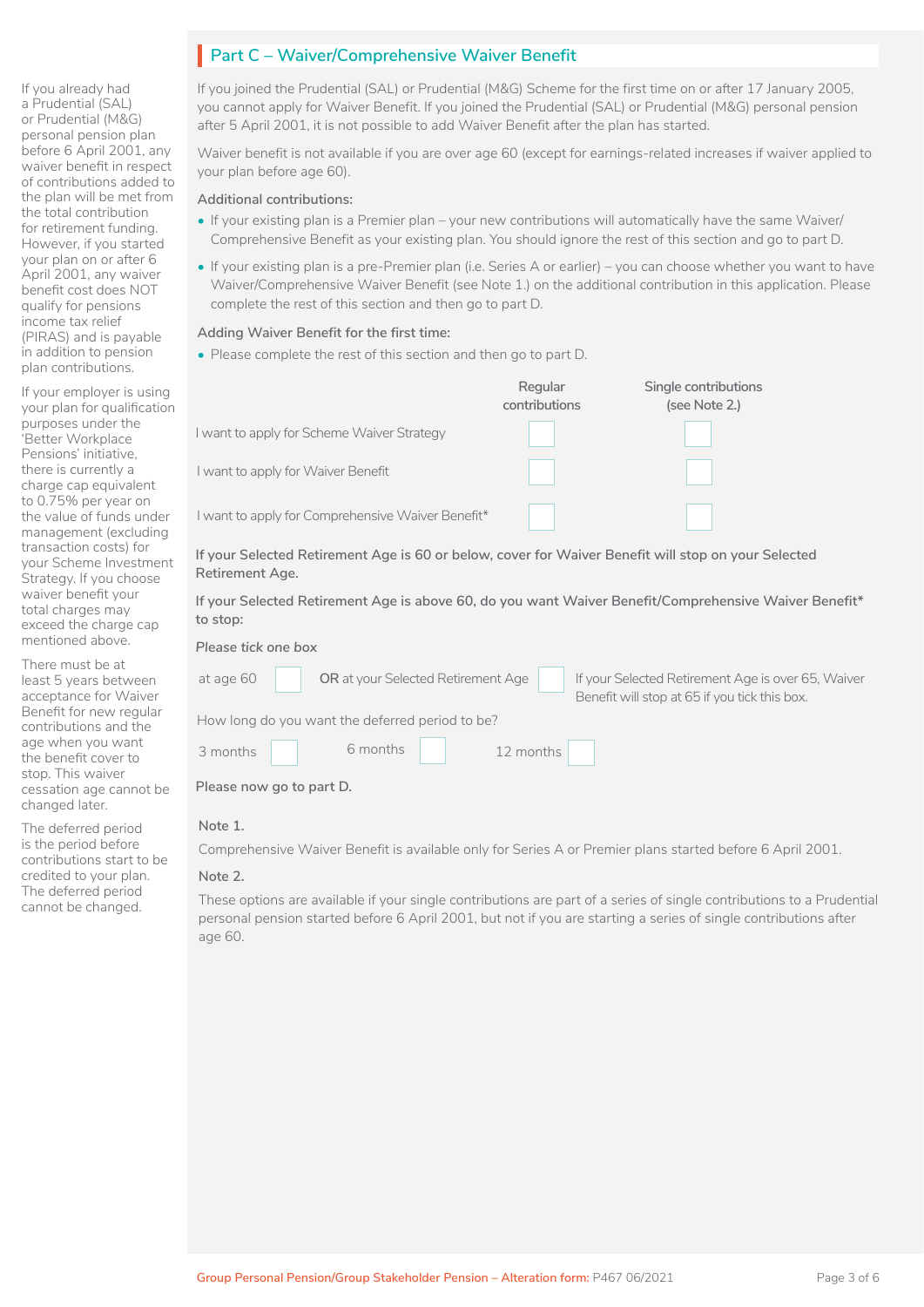# **Part D – Health details** I

**Failure to answer the questions honestly and with reasonable care may result in your claim being rejected or not paid in full.**

**Please do not assume that we will contact or obtain a report from your doctor.**

**You must complete the health questions if you wish to protect your pension payments.**

#### **Important information for customers**

Please take reasonable care to answer all the questions honestly and to the best of your knowledge. If you do not a claim may be rejected or not fully paid or your policy may be cancelled. Please answer all questions as failure to do so may mean that your application is delayed as we will have to contact you for the missing answers. Please do not assume that we will contact or obtain a report from your doctor.

If someone else fills in the form for you (for example your financial adviser), please check that all the details are correct before you sign the declaration. You are responsible for all the answers you or your financial adviser provide on this application. If you make a mistake please cross it out, put the correct word or words and initial next to the correction.

1a. Your current occupation

If you would prefer, you may complete the medical questions in private and return the health section direct to our Chief Medical Officer. Please indicate on this form if you have done so.

It is very important that you tell us if there is a change between completion of this form and your plan starting to any of the following:

- your personal health,
- your occupation,
- your participation in any hazardous sport or pastime.

If you do not your plan may be cancelled and your claim will not be paid.

1b. Please describe your duties fully, including the industry you work in and provide a percentage split between manual and non-manual duties. If you work at heights, please give details of the maximum height at which you work.

2. Have you ever tested positive for HIV/AIDS, Hepatitis B or C or are you awaiting Yes the results of such a test? Note: If the result is negative, the fact of having an HIV test will not, of itself, have any effect on your acceptance terms for insurance.

 $\Box$  No  $\Box$ 

If Yes, please give full details.

Name of doctor, hospital or clinic D | D | M | M | Y | Y | Y | Y Date of test

Details including name of condition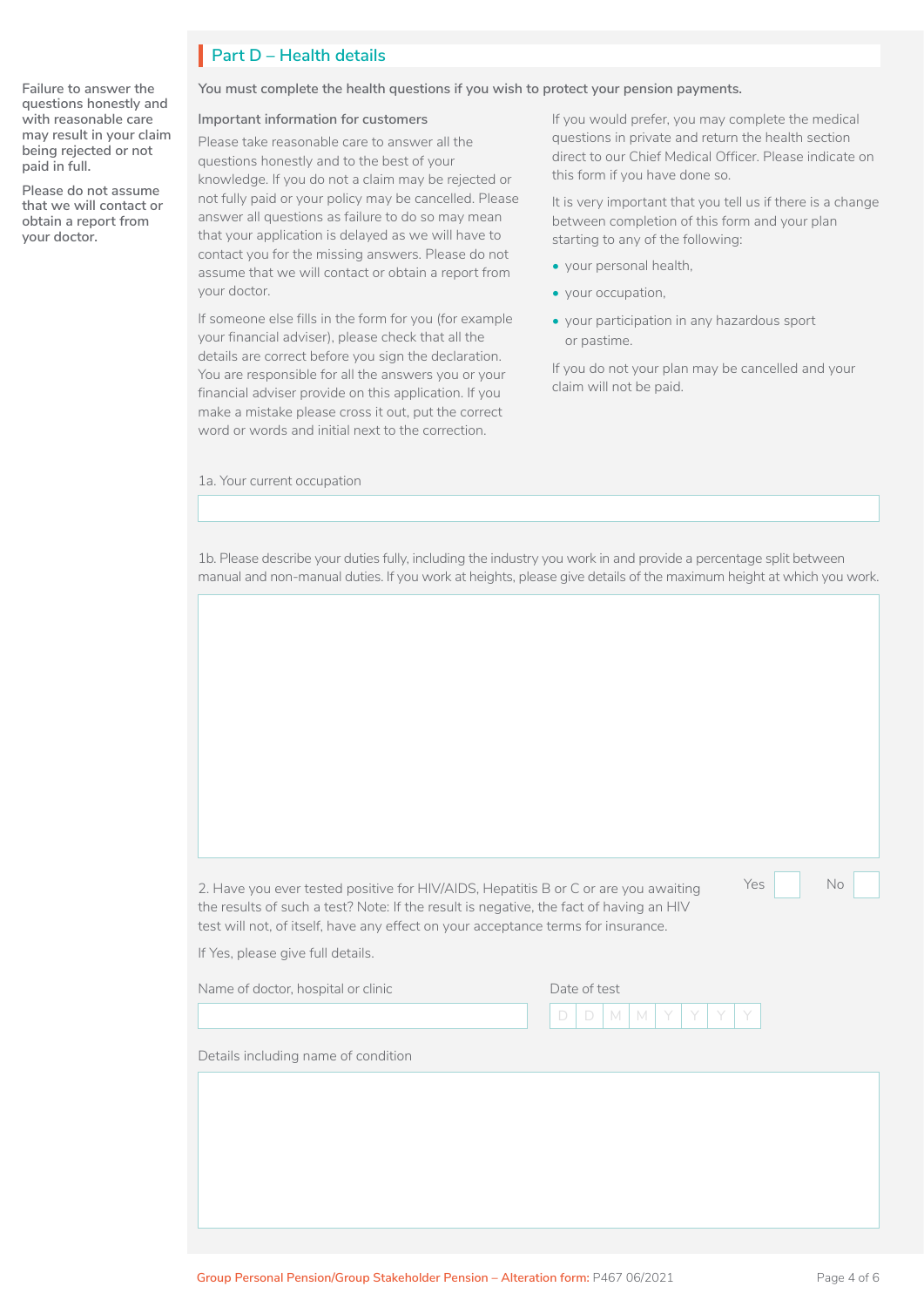|  |  |  | Part D – Health details – continued |
|--|--|--|-------------------------------------|
|--|--|--|-------------------------------------|

3. Do you, or do you intend to, participate in any sport or pastime that involves Yes Yes No any additional risk of accident such as, but not limited to, motor/motorcycle sports, mountaineering, underwater activities, private flying or hang gliding?

No

**Failure to answer the questions honestly and with reasonable care may result in your claim being rejected or not paid in full.**

I

**Please do not assume that we will contact or obtain a report from your doctor.**

If Yes, please give full details including number of events or hours you undertake per annum.

4a. What is your height? 4b. What is your weight?

| 5. Have you attended or been advised to attend any doctor, osteopath,<br>chiropractor, acupuncturist, physiotherapist, consultant, hospital or clinic for any<br>form of advice, operation, treatment or tests within the last 5 years or are you<br>subject to regular medical review or receiving any medical treatment or attention?<br>(colds, flu, minor injury and routine pregnancy consultations may be excluded). | Yes | No. |
|----------------------------------------------------------------------------------------------------------------------------------------------------------------------------------------------------------------------------------------------------------------------------------------------------------------------------------------------------------------------------------------------------------------------------|-----|-----|
| 6. Have you ever suffered from back or neck discomfort or joint problems or have<br>you ever had any illness requiring more than two weeks off work?                                                                                                                                                                                                                                                                       | Yes | No  |

If you have answered Yes to question 5 or 6 please provide full details.